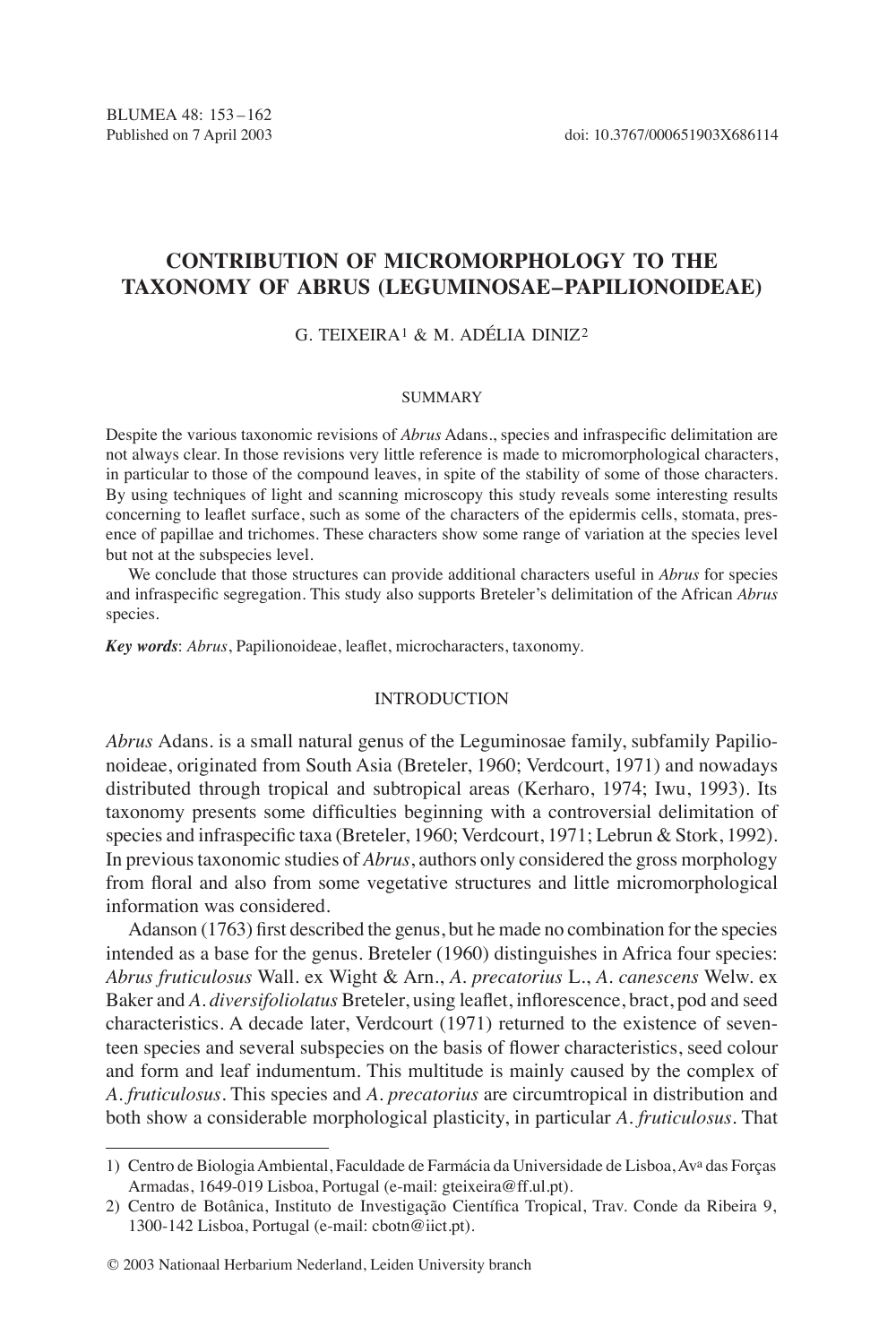plasticity is always restricted to size, shape and number of leaflets, shape or place of the inflorescence, size or shape of the pods and may be connected with the fact that this species can occupy very different habitats: from rain forest to savannah and even to semi-desert. It is known that some of those characters are very plastic and, facing this, some authors agree that it is not advisable to segregate the forms of a species into a considerable number of different taxa. Breteler (1960) concluded that some of the forms of *A. fruticulosus* could not be separated and be considered as a distinct taxon.

 Phytochemical studies in leaves, roots and seeds of *A. precatorius* revealed the presence of several triterpenes (Chiang et al., 1983; Choi et al., 1989a, b; Kinghorn et al., 1995). Based on the novel cycloartane type aglycone, abrusogenin, those compounds were identified as abrusosides, sweet tasting triterpene-glycosides, having a much greater edulcorate capacity than saccharose (Iwu, 1993). There are also references about the existence of several common fitosterols in leaves (Maiti, 1970; Bhaumik, 1987; Hutchings et al., 1996) and some more specific steroids in the seeds (Maiti, 1970; Bhaumik, 1987) of other species of the genus *Abrus*. The presence of indole alkaloids in the leaves of *A. precatorius* is also mentioned by Kerharo (1974) and Hutchings et al. (1996). Some of these groups of compounds were also detected by histochemical tests on the leaves of *A*. *pulchellus* Wall. ex Thwaites (Teixeira et al., in press). We also noticed the presence of phenolic compounds by both histochemical and fluorescence tests. PAS reagent revealed the presence of non-cellulosic polysaccharides.

The genus *Abrus* is very common in Guinea-Bissau, where three African species are present: *A. precatorius*, *A. canescens* and *A. pulchellus*. In Cape Verde Islands only *A. precatorius* is found. These species usually present a climbing habit. Their roots, leaves and seeds are used in folk medicine, in spite of its known toxicity, specially, the seeds. They are described as anti-inflammatory, expectorant, antitussive, antimicrobial, and they are also used against general pains as well as a powerful edulcorate (Kerharo, 1974; Choi et al., 1989a, b; Diniz et al., 2000).

 In the present work the microcharacters of the leaves of the African *Abrus* species, with the exception of *A. diversifoliolatus* from Madagascar, were studied using different techniques of light and scanning microscopy. These microcharacters contribute to a better understanding of *Abrus* taxonomy, and in the identification of fragmented or entire samples of natural plant products of the different *Abrus* species.

### MATERIALS AND METHODS

#### *Plant material*

 Small branches of *A. pulchellus* were collected from wild populations in Canchungo, North Guinea-Bissau, in 1997. They were pressed and dried for later study. A voucher exemplar (*Falcão s.n.*) is deposited in IICT Herbarium (LISC), in Lisbon. Herbarium specimens from the same institution were also studied (Table 1). Those specimens are representative of the African *Abrus* species.

## *Light microscopy (LM)*

 Dried material was previously hydrated in tepid water. Entire leaflets were observed by stereomicroscopy in a Nikon SMZ-2T. Transverse sections were made by hand in the midregion of mature leaflets. After that, entire leaflets and sections were cleared in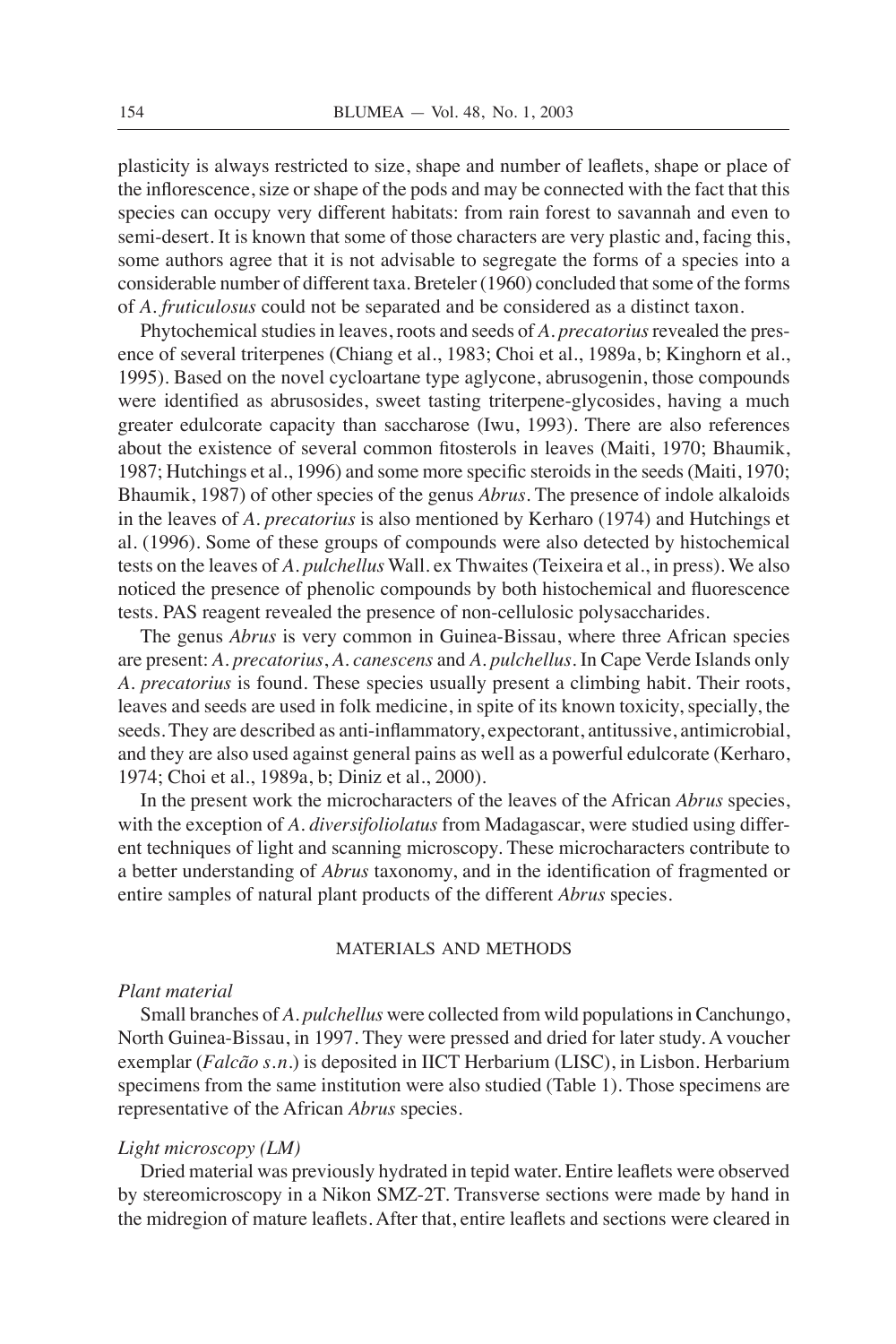| taxa                                         | herbarium voucher<br>number (LISC) | location                   |
|----------------------------------------------|------------------------------------|----------------------------|
| 1. A. precatorius L.                         | Barbosa 6434                       | Fogo, Cape Verde Isl.      |
| 2. A. precatorius L.                         | Barbosa 14113                      | Santiago, Cape Verde Isl.  |
| 3. A. precatorius L. subsp. africanus Verdc. | Martins 971                        | Guinea-Bissau, South       |
| 4. A. precatorius L. subsp. africanus Verdc. | Espírito Santo 3705                | Guinea-Bissau, North       |
| 5. A. precatorius L. subsp. africanus Verdc. | Espírito Santo 1485                | Guinea-Bissau, Bissau      |
| 6. A. precatorius L. subsp. africanus Verdc. | Paula Vidigal 309                  | Guinea-Bissau, Bijagos     |
| 7. A. canescens Welw. ex Baker               | Espírito Santo 1065                | Guinea-Bissau, Centre      |
| 8. A. canescens Welw, ex Baker               | A. Pereira 3570                    | Guinea-Bissau, East        |
| 9. A. canescens Welw. ex Baker               | Martins 975                        | Guinea-Bissau, South       |
| 10. A. fruticulosus Wall. ex Wight & Arn.    | Raimundo & Guerra 91               | Guinea-Bissau, Bissau Isl. |
| 11. A. fruticulosus Wall. ex Wight & Arn.    | Paula Vidigal 133                  | Guinea-Bissau, Bijagos     |
| 12. A. fruticulosus Wall. ex Wight & Arn.    | A. Pereira 3463                    | Guinea-Bissau, East        |
| 13. A. pulchellus Wall. ex Thwaites          |                                    |                            |
| subsp. suffruticosus (Boutique) Verdc.       | Raimundo & Guerra 272              | Guinea-Bissau, North       |
| 14. A. fruticulosus Wall. ex Wight & Arn.    | A. Pereira 3734                    | Guinea-Bissau, Bijagos     |
| 15. A. pulchellus Wall. ex Thwaites          |                                    |                            |
| subsp. pulchellus                            | Espírito Santo 927                 | Guinea-Bissau, Bissau      |
| 16. A. pulchellus Wall. ex Thwaites          |                                    |                            |
| subsp. pulchellus                            | Espírito Santo 3596                | Guinea-Bissau, East        |
| 17. A. pulchellus Wall. ex Thwaites          |                                    |                            |
| subsp. suffruticosus (Boutique) Verdc.       | Espírito Santo 3406                | Guinea-Bissau, East        |
| 18. A. pulchellus Wall. ex Thwaites          |                                    |                            |
| subsp. suffruticosus (Boutique) Verdc.       | Espírito Santo 676                 | Guinea-Bissau, North       |
| 19. A. pulchellus Wall. ex Thwaites          |                                    |                            |
| subsp. <i>pulchellus</i>                     | Espírito Santo 3647                | Guinea-Bissau, North       |

Table 1. *Abrus* herbarium specimens included in the study.

chloral hydrate solution and washed in distilled water (Evans, 1996). Light microscopic observations were carried out on a Nikon Labophot 2 microscope.

 The description of morphological characters used in the study is given in Table 2 and Table 3. Qualitative and quantitative characters are the average of ten observations per specimen. Stomata index was observed according to Salisbury (1927). Trichome index was observed on both surfaces following Dilcher (1974).

#### *Scanning Electron Microscopy (SEM)*

 Samples from dried herbarium specimens were directly mounted on stubs and coated with gold for observation, with a Jeol JSM 5200 LV scanning electron microscope, at 15 KV.

# **RESULTS**

The results are summarized in Table 2 and Table 3. All the specimens present a similar leaflet shape, varying between ovate oblong in *A. precatorius* and *A. precatorius* subsp. *africanus* Verdc., to elliptic oblong in *A. canescens* and elliptic in all the other taxa.

 The ratio length/width is not constant within each taxon (Table 2) but there is a general tendency: *A. canescens* presents the biggest length/width ratio and *A. preca-*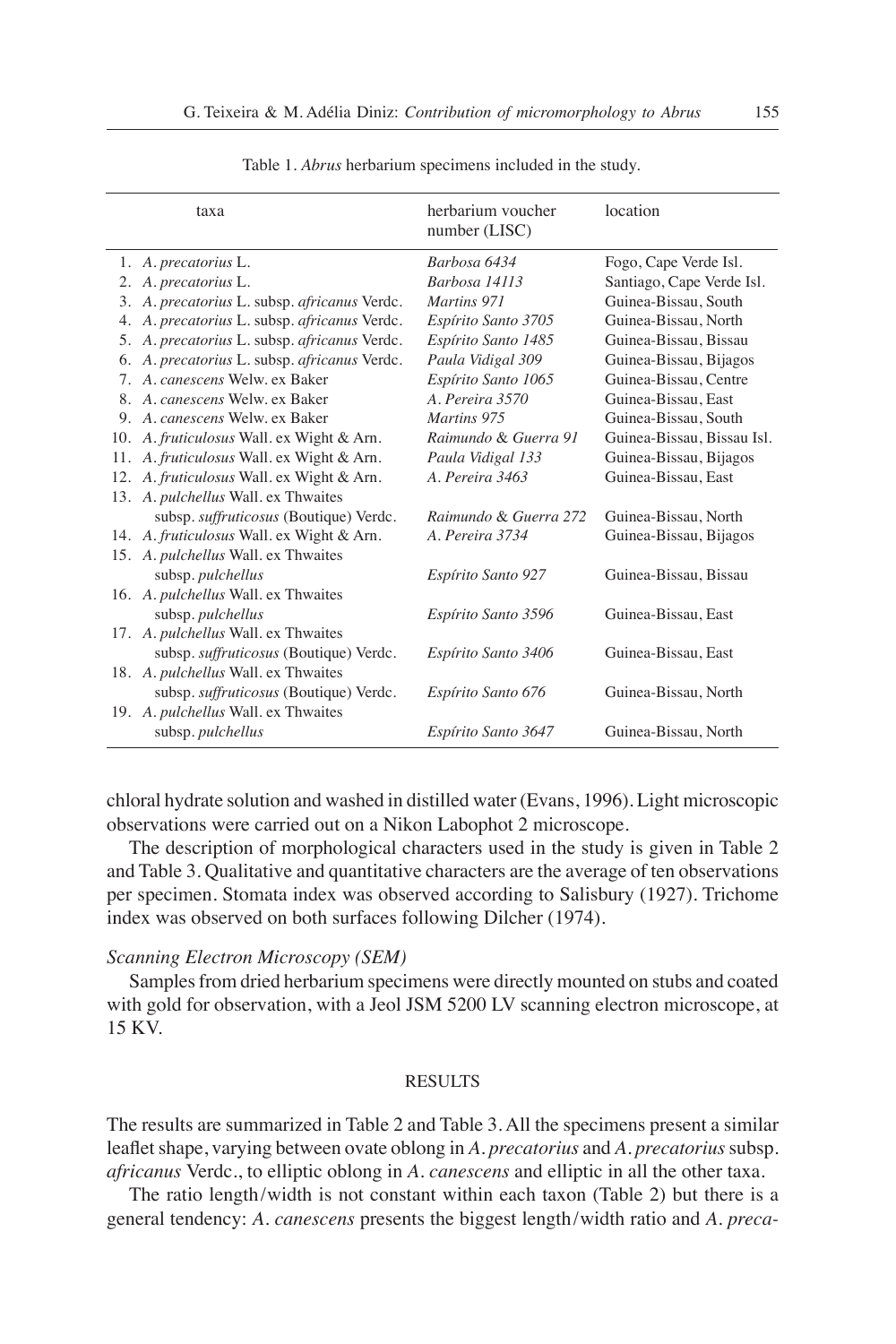

**Plate 1.** — a. *Abrus precatorius* L. ovate oblong leaflet: lower surface slightly pubescent ( $\times$  4). b. *A. canescens* Welw. ex Baker elliptic oblong leaflet: lower surface densely pubescent (× 4). c. *A. fruticulosus* Wall. ex Wight & Arn. elliptic leaflet: lower surface normally pubescent (× 4). d. A. *pulchellus* Wall. ex Thwaites multicellular trichome: basal cells (arrow, SEM; scale bar = 50  $\mu$ m). — e. *A. pulchellus* subsp. s*uffruticosus* (Boutique) Verdc. multicellular trichome: basal cells followed by a long pointed cell (arrow, × 100). — f. *A. pulchellus* Wall. ex Thwaites multicellular trichome: basal cells with an orange-brownish content (× 450). — g. *A. pulchellus* Wall. ex Thwaites subsp. *pulchellus leaflet lower surface: trichome surrounded by a ring of papillae (SEM; scale bar = 50*  $\mu$ *m).* — h. *A. precatorius* subsp. *africanus* Verdc. leaflet upper surface: undulated epidermis cells (× 425). — i. *A. canescens* Welw. ex Baker leaflet upper surface: straight epidermis cells (× 125). — j. *A. fruticulosus* Wall. ex Wight & Arn. leaflet upper surface: stellate epidermis cells (× 125). — k. *A. canescens* Welw. ex Baker leaflet lower surface: styloids (arrows, × 125).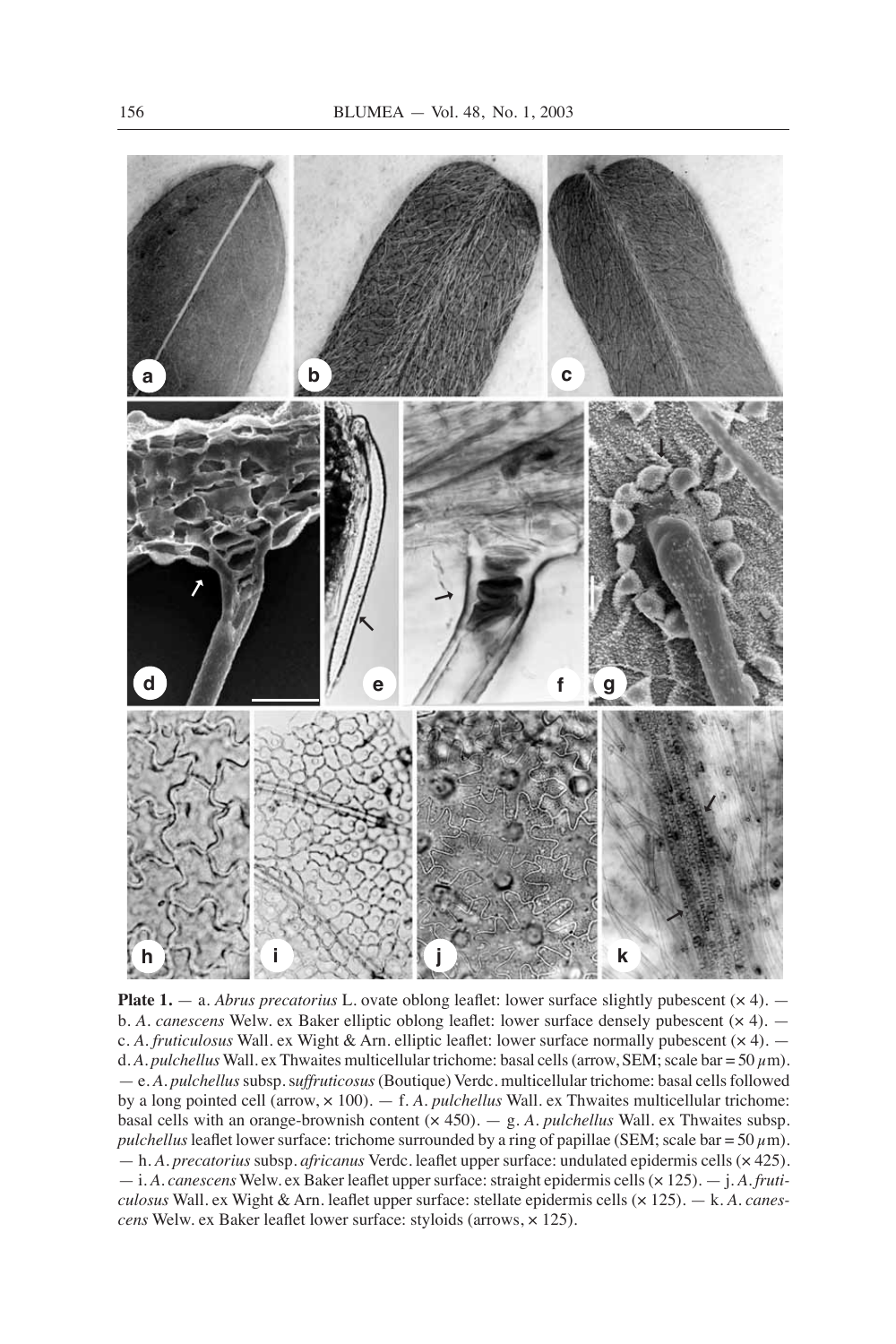*torius* subsp. *africanus* the smallest. All species have an indumentum with a different distribution and a particular trichome index (Table 2, Plate 1a–c). They are tector trichomes present on both surfaces but sometimes they are broken. In *A. precatorius* and *A. precatorius* subsp. *africanus* trichomes are very sparse on the upper surface. Trichomes are randomly distributed, always more dense above the central vein. They are similar in all the taxa, being single, uniseriate, multicellular, showing two, three or four small basal cells (Plate 1d ), followed by a long pointed cell always leaning to the apex (Plate 1e). The trichome basal cells have an orange-brown content (Plate 1f) which is characteristic in all the taxa with the exception of *A. precatorius* and *A. precatorius* subsp. *africanus*. The trichomes have a different length, depending on the leaflet surface and on the species (Table 2). *Abrus precatorius* is the only taxon that does not show papillae on both leaflet epidermal surfaces (Table 3). In *A. precatorius* subsp. *africanus* the situation is similar but the lower epidermis is subpapillose. In *A. canescens* the upper surface is subpapillose and the lower surface is papillose. In *A. fruticulosus* and *A. pulchellus*, as well as in all their subspecies, both surfaces are clearly papillate. When present, the papillae are random distributed on the two surfaces and each trichome is surrounded by a ring of papillae (Plate 1g).

In *A. precatorius* and *A. precatorius* subsp. *africanus* the epidermal cells are similar on both surfaces and exhibit undulated walls and various dimensions, being slightly longer than wide, arranged without any definite pattern of orientation (Table 3, Plate 1h). The cuticle surface is granular, with a variable thickness, between  $2-4.1 \mu m$ .

In *A. canescens* the epidermal cells have different characteristics on the two surfaces. On the upper surface the cells with straight walls are somewhat polygonal, sometimes isodiametric or slightly elongated and randomly oriented (Plate 1i). On the lower surface the cell walls are considerably more undulate but still polygonal, sometimes elongated and without any orientation. The cuticle surface is granular and about  $3 \mu$ m thick.

 In the remaining species and subspecies the epidermal cells are stellate on both surfaces (Plate 1j). The cuticle surface and thickness are similar to those in *A. canescens*.

 In all species the stomata are hypostomatal, superficial and without any pattern of orientation or distribution. They are subcircular in A. *canescens*,  $17 \mu m$  long and 13–14  $\mu$ m wide. In A. *precatorius* the stomata are broadly elliptic, 20–22  $\mu$ m long and 12  $\mu$ m wide. In all the other taxa they are elliptic, ranging 17–22  $\mu$ m long and 10–15 µm wide. The stomatal index ranges from 6.6 in *A. precatorius* subsp. *africanus* to 13.1 in *A canescens*.

In *A. precatorius* and *A. precatorius* subsp. *africanus* the subsidiary cells are paracytic although a few anomocytic can be seen. In all the other species, anisocytic and paracytic types are intermixed, presenting no definite pattern of orientation and distribution.

 Styloid-like crystals are found, usually near the veins, immediately below the vascular tissues. In *A. canescens* they seem to be numerous (Plate 1k) but in *A. precatorius* and in *A. precatorius* subsp. *africanus* they seem less abundant (Table 3).

 In all the specimens the mesophyll is bifacial and exhibits 1 or 2 layers of palisade cells. The veins are abaxially prominent and a bundle sheath of sclerenchyma surrounds them. In the central vein the vascular tissues are subdivided into 3–5 bundles and the shape of the bundle sheath varies with species: it is circular in *A. fruticulosus*, broadly elliptical in *A. precatorius* subsp. *africanus* and elliptical in the other species.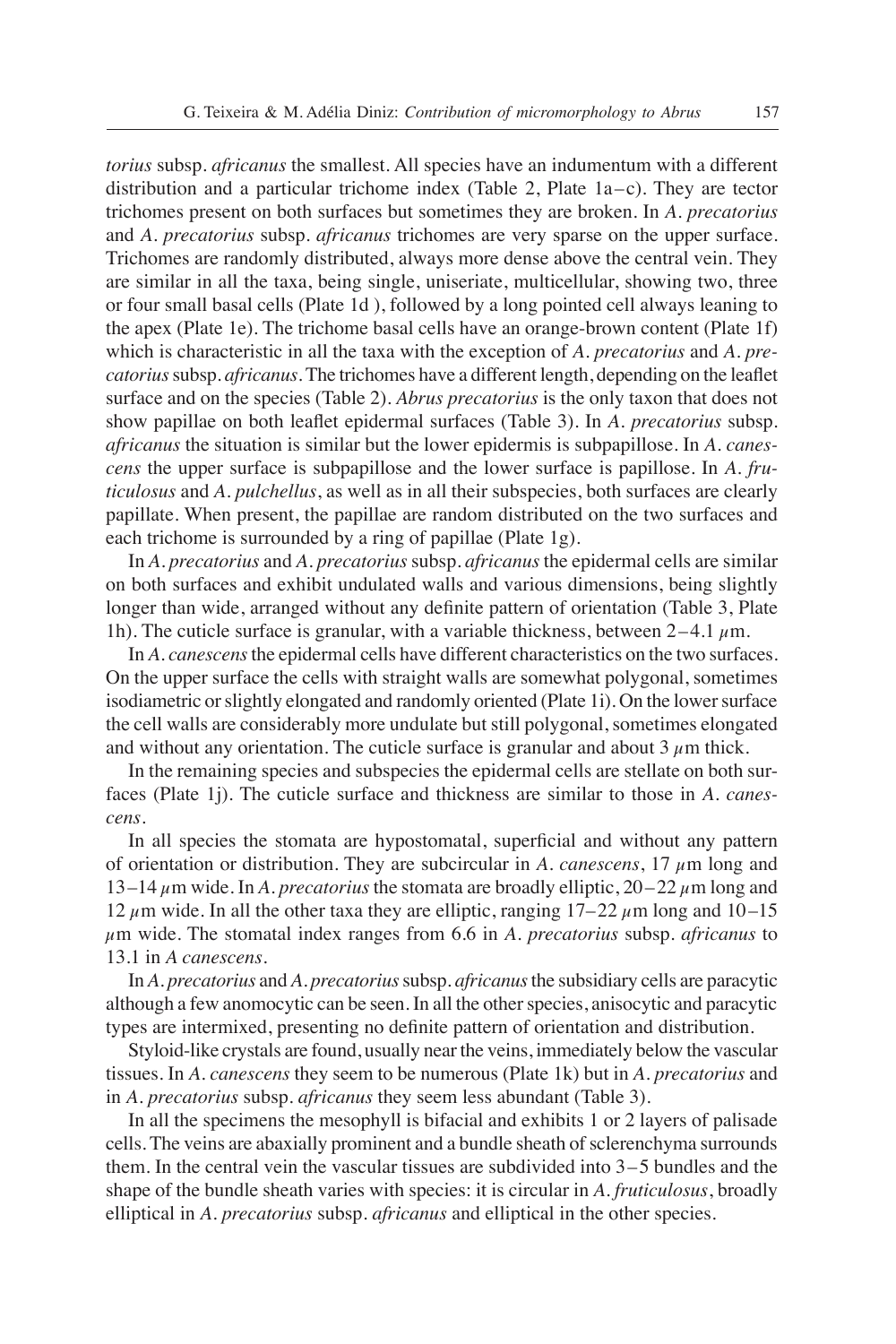|           | Table 2. Leaflet morphological characters used in the study (obl = oblong; pubes = pubescent; + = slight; + + = normal; + + + = strong; + + = xtrong; |                    |                  |                                |                                |                                       |                                       |                                            |                                             |                                    |
|-----------|-------------------------------------------------------------------------------------------------------------------------------------------------------|--------------------|------------------|--------------------------------|--------------------------------|---------------------------------------|---------------------------------------|--------------------------------------------|---------------------------------------------|------------------------------------|
|           | taxa                                                                                                                                                  | leaflet<br>$shape$ | length/<br>width | indumentum<br>surface<br>upper | indumentum<br>surface<br>lower | trichome<br>surface<br>index<br>upper | trichome<br>surface<br>lower<br>index | ength (mm)<br>trichome<br>surface<br>upper | length (mm)<br>trichome<br>surface<br>lower | basal cells<br>trichome<br>content |
|           | A. precatorius                                                                                                                                        | ovate obl          | 2.30             | glabrescent                    | $_{\text{pubes (+)}}$          |                                       | 0.14                                  | $0.2 - 0.4$                                | $0.3 - 1$                                   | absent                             |
|           | A. precatorius                                                                                                                                        | ovate obl          | 2.16             | glabrescent                    | pubes (+)                      |                                       | 0.16                                  | $0.2 - 0.4$                                | $0.3 - 1$                                   | absent                             |
|           | A. precatorius subsp. africanus                                                                                                                       | ovate obl          | 2.0              | glabrescent                    | pubes (+)                      |                                       | 0.19                                  | $0.2 - 0.4$                                | $0.2 - 0.4$                                 | absent                             |
|           | A. precatorius subsp. africanus                                                                                                                       | ovate obl          | 2.5              | glabrescent                    | $_{\text{pubes (+)}}$          | 0.09                                  | 0.34                                  | $0.2 - 0.4$                                | $0.2 - 0.4$                                 | absent                             |
|           | A. precatorius subsp. africanus                                                                                                                       | ovate obl          | 2.25             | glabrescent                    | $_{\text{pubes (+)}}$          | $\overline{\phantom{a}}$              | 0.30                                  | $0.2 - 0.4$                                | $0.2 - 0.4$                                 | absent                             |
| Ġ         | A. precatorius subsp. africanus                                                                                                                       | ovate obl          | 2.1              | glabrescent                    | $_{\text{pubes (+)}}$          |                                       | 0.20                                  | $0.2 - 0.4$                                | $0.2 - 0.4$                                 | absent                             |
|           | A. canescens                                                                                                                                          | elliptic obl       | 3.62             | $_{\text{pubes} (+++)}$        | $_{\text{pubes} (+++)}$        | 1.67                                  | 2.70                                  | $0.3 - 0.5$                                | $0.8 - 1$                                   | present                            |
| $\infty$  | A. canescens                                                                                                                                          | elliptic obl       | 3.5              | $_{\text{pubes} (+++)}$        | $_{\text{pubes} (+++)}$        | 1.32                                  | 2.14                                  | $0.4 - 0.5$                                | $0.8 - 1$                                   | present                            |
| o.        | A. canescens                                                                                                                                          | elliptic obl       | 2.78             | $_{\text{pubes (+++)}}$        | $_{\text{pubes} (+++)}$        | 1.46                                  | 2.23                                  | $0.5 - 0.6$                                | $0.8 - 1$                                   | present                            |
| Ξ.        | A. fruticulosus                                                                                                                                       | elliptic           | 3.1              | $_{\text{pubes (+)}}$          | $_{\text{pubes (++)}}$         | 0.35                                  | 1.18                                  | $0.2 - 0.4$                                | $0.3 - 0.5$                                 | present                            |
|           | A. fruticulosus                                                                                                                                       | elliptic           | 2.62             | $_{\text{pubes}}$ (+)          | $_{\text{pubes (++)}}$         | 0.20                                  | 0.87                                  | $0.2 - 0.6$                                | $0.3 - 0.8$                                 | present                            |
|           | A. fruticulosus                                                                                                                                       | elliptic           | 2.91             | $_{\text{pubes (+)}}$          | $_{\text{pubes (++)}}$         | 0.18                                  | 1.25                                  | $0.3 - 0.5$                                | $0.3 - 1$                                   | present                            |
| 13.       | A. pulchellus subsp. suffruticosus                                                                                                                    | elliptic           | 2.83             | $_{\text{pubes (+)}}$          | $_{\text{pubes (+)}}$          | 0.23                                  | 0.89                                  | $0.4 - 0.6$                                | $0.3 - 1$                                   | present                            |
|           | A. fruticulosus                                                                                                                                       | elliptic           | 2.64             | $_{\text{pubes (+)}}$          | $_{\text{pubes (++)}}$         | 0.26                                  | 0.82                                  | $0.4 - 0.6$                                | $0.3 - 1$                                   | present                            |
| <u>is</u> | A. pulchellus subsp. pulchellus                                                                                                                       | elliptic           | 2.41             | $_{\text{pubes (+)}}$          | $_{\text{pubes (++)}}$         | 0.14                                  | 0.67                                  | $0.2 - 0.4$                                | $0.2 - 1$                                   | present                            |
|           | A. pulchellus subsp. pulchellus                                                                                                                       | elliptic           | 3.16             | $_{\text{pubes (+)}}$          | $_{\text{pubes (++)}}$         | 0.22                                  | 1.26                                  | $0.2 - 0.4$                                | $0.2 - 0.8$                                 | present                            |
|           | A. pulchellus subsp. suffruticosus                                                                                                                    | elliptic           | 2.47             | pubes (+)                      | $_{\text{pubes (++)}}$         | 0.18                                  | 1.23                                  | $0.2 - 0.6$                                | $0.3 - 0.8$                                 | present                            |
|           | A. pulchellus subsp. suffruticosus                                                                                                                    | elliptic           | 2.90             | $_{\text{pubes (+)}}$          | $_{\text{pubes (++)}}$         | 0.18                                  | 0.89                                  | $0.2 - 0.6$                                | $0.3 - 1$                                   | present                            |
|           | 19. A. pulchellus subsp. pulchellus                                                                                                                   | elliptic           | 2.40             | $_{\text{pubes (+)}}$          | $_{\text{pubes (++)}}$         | 0.23                                  | 0.89                                  | $0.2 - 0.6$                                | $0.3 - 0.8$                                 | present                            |
|           | 20. A. pulchellus                                                                                                                                     | elliptic           | 2.93             | $_{\text{pubes (+)}}$          | $_{\text{pubes (++)}}$         | 0.32                                  | 1.26                                  | $0.4 - 0.6$                                | $0.3 - 1$                                   | present                            |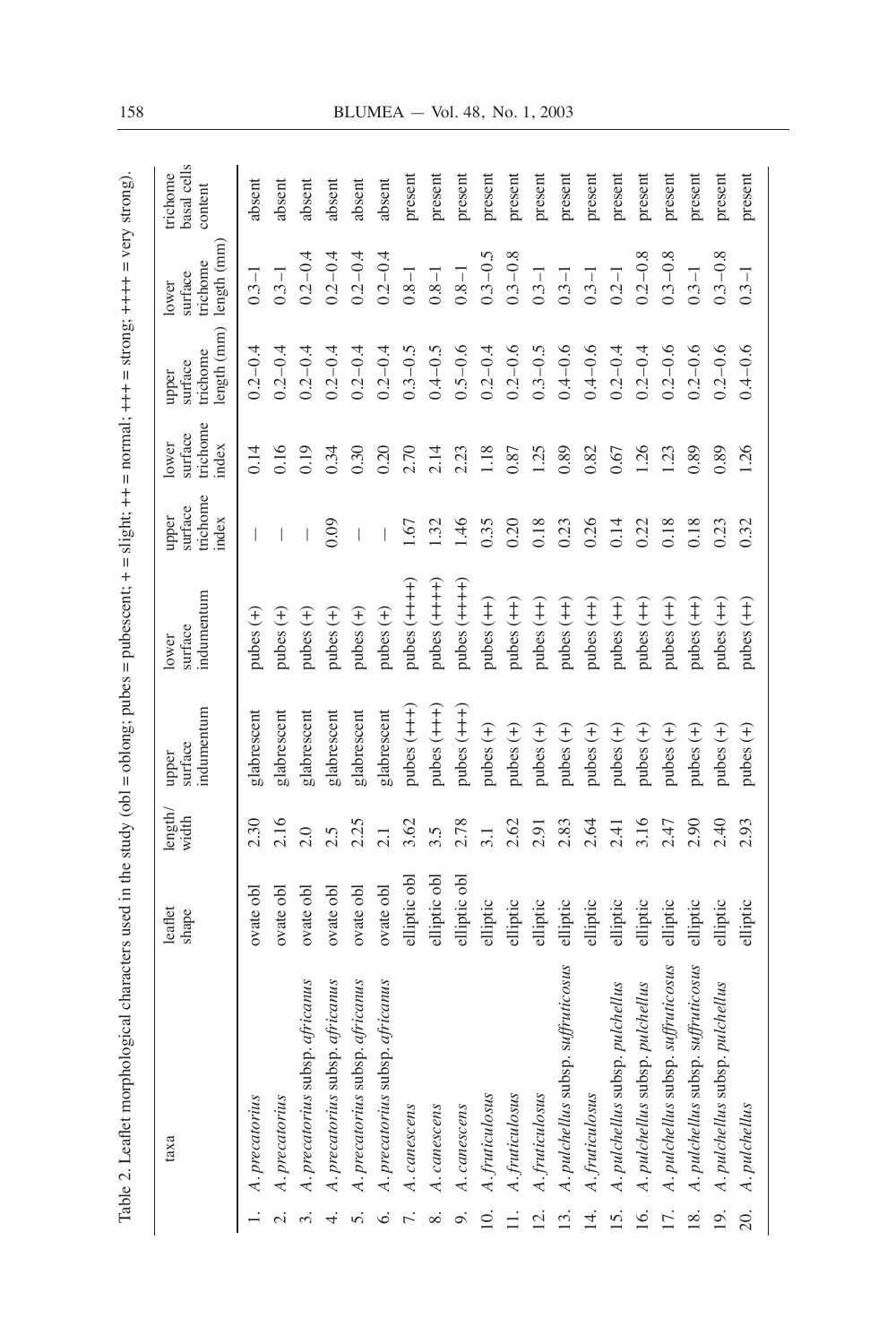|                                | Table 3. Leaflet morphological characters used in the study (aniso = anisocytic; para = paracytic; + = slight; ++ = normal ; +++ = strong) |                                  |                                  |                 |                  |                                       |                  |                              |                              |                 |
|--------------------------------|--------------------------------------------------------------------------------------------------------------------------------------------|----------------------------------|----------------------------------|-----------------|------------------|---------------------------------------|------------------|------------------------------|------------------------------|-----------------|
| taxa                           | cuticular surface<br>thickness $(\mu m)$                                                                                                   | epidermis<br>cell shape<br>upper | epidermis<br>cell shape<br>lower | stomata<br>type | stomata<br>shape | wide $(\mu m)$<br>stomata<br>length / | stomata<br>index | papillae<br>surface<br>upper | papillae<br>surface<br>lower | styloids        |
| 1. A. precatorius              | granular $/$ 3-4.1                                                                                                                         | undulated                        | undulated                        | $para (++)$     | broadly elliptic | 22/12                                 | 7.8<br>7.0       | absent                       | absent                       | $present (+)$   |
| 2. A. precatorius              | granular / 3.2-3.8                                                                                                                         | undulated                        | undulated                        | $para (++)$     | broadly elliptic | 20/12                                 |                  | absent                       | absent                       | $present (+)$   |
| 3. A. precatorius              |                                                                                                                                            |                                  |                                  |                 |                  |                                       |                  |                              |                              |                 |
| subsp. africanus               | granular $/ 2 - 3.2$                                                                                                                       | undulated                        | undulated                        | para $(++)$     | elliptic         | 18/12                                 | 6.6              | absent                       | $present (+)$                | $present (+)$   |
| 4. A. precatorius              |                                                                                                                                            |                                  |                                  |                 |                  |                                       |                  |                              |                              |                 |
| subsp. africanus               | granular $/ 2 - 3.4$                                                                                                                       | undulated                        | undulated                        | $para (++)$     | elliptic         | 19/13                                 | 6.9              | absent                       | $present (+)$                | present $(++)$  |
| 5. A. precatorius              |                                                                                                                                            |                                  |                                  |                 |                  |                                       |                  |                              |                              |                 |
| subsp. africanus               | granular / $2-3.2$                                                                                                                         | undulated                        | undulated                        | para $(++)$     | elliptic         | 19/13                                 | 6.6              | absent                       | $present (+)$                | $present (+)$   |
| A. precatorius<br>Ġ.           |                                                                                                                                            |                                  |                                  |                 |                  |                                       |                  |                              |                              |                 |
| subsp. africanus               | granular $/$ 2                                                                                                                             | undulated                        | undulated                        | $para (++)$     | elliptic         | 8/12                                  | 6.6              | absent                       | $present (+)$                | present $(+)$   |
| 7. A. canescens                | $\operatorname{granular}$ / $3$                                                                                                            | straight                         | undulated                        | aniso/para      | subcircular      | 17/14                                 | 12.5             | $present (+)$                | $present (++)$               | $present (+++)$ |
| 8. A. canescens                | granular / $\sqrt{3}$                                                                                                                      | straight                         | undulated                        | aniso/para      | subcircular      | 17/13                                 |                  | $present (+)$                | $present (++)$               | $present (+++)$ |
| 9. A. canescens                | $\operatorname{granular}$ / $3$                                                                                                            | straight                         | undulated                        | aniso/para      | subcircular      | 17/13                                 | 12.1             | $present (+)$                | $present (++)$               | $present (+++)$ |
| 10. A. fruticulosus            | granular $/3$                                                                                                                              | stellate                         | stellate                         | aniso/para      | elliptic         | 22/15                                 | 9.6              | $present (++)$               | $present (+++)$              | $present (++)$  |
| 11. A. fruticulosus            | granular $/3 - 3.2$                                                                                                                        | stellate                         | stellate                         | aniso/para      | elliptic         | 20/13                                 | $+8.6$           | $present (++)$               | $present (+++)$              | present $(++)$  |
| 12. A. fruticulosus            | granular $/3$                                                                                                                              | stellate                         | stellate                         | aniso/para      | elliptic         | 20/15                                 | 10.1             | $present (++)$               | $present (+++)$              | $present (++)$  |
| 13. A. pulchellus subsp        |                                                                                                                                            |                                  |                                  |                 |                  |                                       |                  |                              |                              |                 |
| suffruticosus                  |                                                                                                                                            | stellate                         | stellate                         | aniso/para      | elliptic         | 18/12                                 | 10.1             | $present (++)$               | $present (+++)$              | $present (++)$  |
| 14. A. fruticulosus            | $\begin{array}{l} \mbox{grandar}\; / \; \mbox{3} \\ \mbox{grandar}\; / \; \mbox{3} \\ \end{array}$                                         | stellate                         | stellate                         | aniso/para      | elliptic         | 18/12                                 | $\equiv$         | $present (++)$               | $present (+++)$              | $present (++)$  |
| 15. A. pulchellus              |                                                                                                                                            |                                  |                                  |                 |                  |                                       |                  |                              |                              |                 |
| subsp. pulchellus              | granular $/3.2$                                                                                                                            | stellate                         | stellate                         | aniso/para      | elliptic         | 19/14                                 | 11.2             | $present (++)$               | $present (+++)$              | present $(++)$  |
| 16. A. pulchellus              |                                                                                                                                            |                                  |                                  |                 |                  |                                       |                  |                              |                              |                 |
| subsp. pulchellus granular / 3 |                                                                                                                                            | stellate                         | stellate                         | aniso/para      | elliptic         | 22/15                                 | 9.8              | $present (++)$               | $present (+++)$              | $present (++)$  |
| 17. A. pulchellus subsp.       |                                                                                                                                            |                                  |                                  |                 |                  |                                       |                  |                              |                              |                 |
| suffruticosus                  | granular $/ 2.8 - 3$                                                                                                                       | stellate                         | stellate                         | aniso/para      | elliptic         | 17/10                                 | $\equiv$         | $present (++)$               | $present (+++)$              | $present (++)$  |
| 18. A. pulchellus subsp.       |                                                                                                                                            |                                  |                                  |                 |                  |                                       |                  |                              |                              |                 |
| suffruticosus                  | $\operatorname{granular}/3$                                                                                                                | stellate                         | stellate                         | aniso/para      | elliptic         | 20/13                                 | $\Xi$            | $present (++)$               | $present (+++)$              | $present (++)$  |
| 19. A. pulchellus              |                                                                                                                                            |                                  |                                  |                 |                  |                                       |                  |                              |                              |                 |
| subsp. pulchellus              | $\operatorname{granular}/3$                                                                                                                | stellate                         | stellate                         | aniso/para      | elliptic         | 18/12                                 | 11.2             | present $(++)$               | $present (+++)$              | $present (++)$  |
| 20. A. pulchellus              | granular $/$ 2.8 $-3.2$                                                                                                                    | stellate                         | stellate                         | aniso/para      | elliptic         | 20/15                                 | 11.2             | $present (++)$               | $present (+++)$              | $present (++)$  |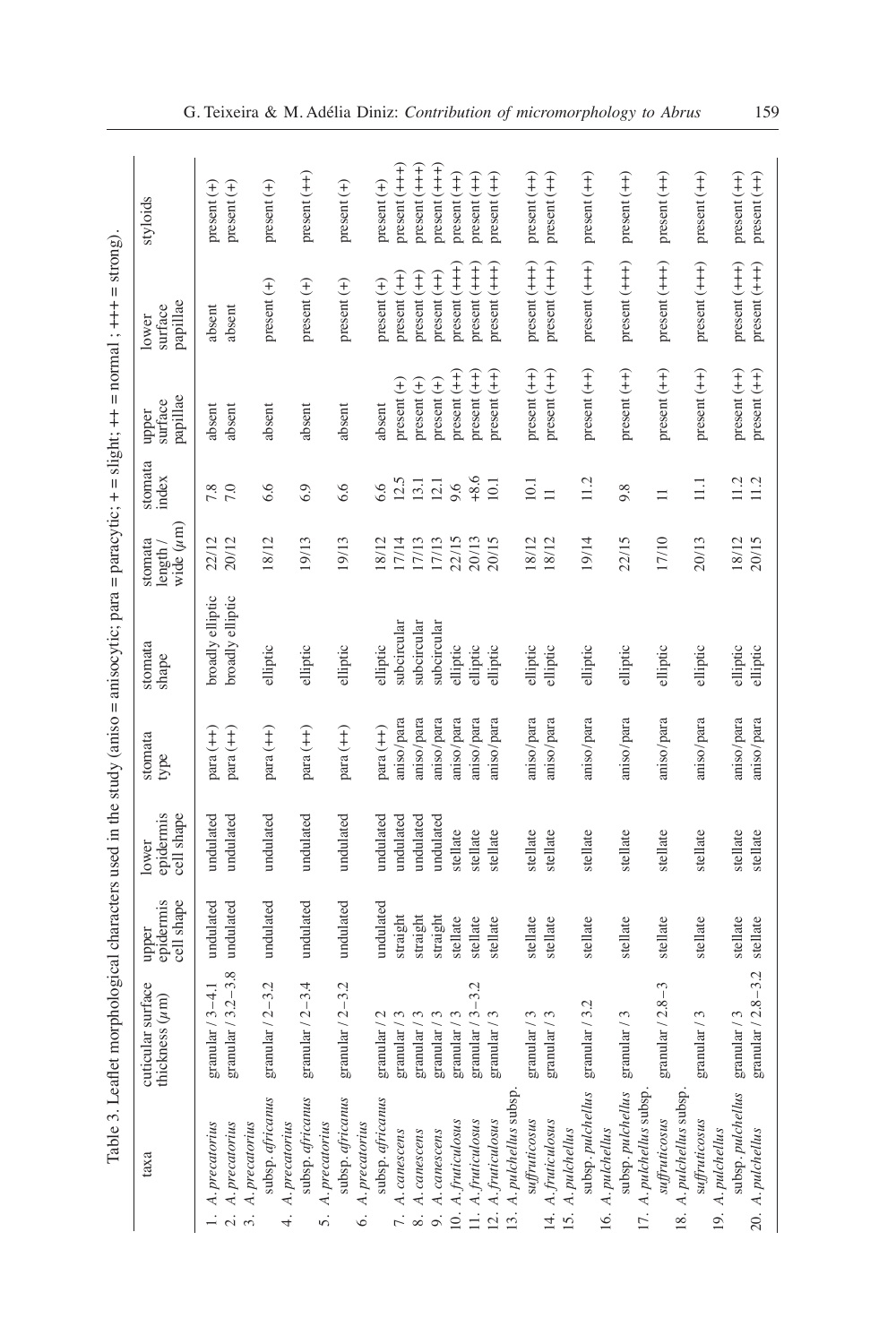#### **DISCUSSION**

The microscopic features of the epidermis are of great importance in taxonomic studies and are still very incompletely known in many botanical groups. Their use as a complement to macrocharacters for taxonomical purposes is highly advisable especially in genera where hybridization obscures the specific or infraspecific limits.

 The herbarium material used for this study proved to be suitable for epidermal studies but was poor for the detailed anatomical observations. Despite that, the transverse sections of the leaflets lamina seem to be uniform within and between taxa, and so have limited taxonomic value, and were not considered in this study.

 Analysing Table 1 we can see that the individuals studied have different origins and lived in different habitats. In consequence it is acceptable that they show several adaptations in their morphology, anatomy and physiology. In spite of that, the microcharacters considered, in particular, the leaf indumentum, the epidermal cell shape of the upper and lower surfaces, the stomata type and the presence of papillae, show some range of variation between species but not at the subspecific level (Table 2, 3).

 It is generally accepted that the variability of leaf colour, size and shape has a very limited taxonomic value. We gave special attention to the ratio between length/width, which is thought to be more reliable than just leaflet size. We noticed that *A. canescens* has the largest ratio between length and width, being the narrowest leaflets, and *A. precatorius* subsp. *africanus* the smallest ratio, being the wider leaflets. The observation of the leaflet shape in all the specimens is somehow difficult because of their similarity. Nevertheless we consider slight differences (Table 2).

 In the subfamily Papilionoideae papillose upper epidermis is only recorded in species of *Dalbergia* and *Spartium* (Metcalfe & Chalk, 1950). The same authors also mentioned that in species of *Abrus* the lower epidermis is papillose or subpapillose. We observed that this situation is not completely true: only the lower epidermis of *A. precatorius* subsp. *africanus* is subpapillose; *A. precatorius* does not have papillae on both faces and all the other taxa do have papillae on both leaflet surfaces, with a different spacing and a different dimension.

 We did not notice any considerable differences on the granular cuticle surface (Table 3). The differences on thickness are attributed to different environmental conditions of plant material and so it is not a reliable character.

 The characteristics of the leaf indumentum, such as the length of the trichomes and their index, although also affected by environmental factors, are almost constant within each taxon, denouncing the existence of three groups: *A. precatorius* and *A. precatorius* subsp. *africanus*, *A. canescens* and *A. fruticulosus* and *A. pulchellus* and all their subspecies.

In *A. canescens* the trichomes are longer and the indumentum is denser on both surfaces when compared with the other species, but the differences of the cuticle thickness and the position of the stomata between this and the other taxa are not significant.

 Besides the usual characteristics of the trichomes, which may be very useful in taxonomy, in *Abrus* we may also consider as a distinguishing character the presence or absence of an orange-brown substance in the basal cells. In *A. precatorius* and *A. precatorius* subsp. *africanus* that coloured content is not seen, unlike what happens on all the other taxa. In *A. pulchellus* that content consists of lipophilic as well as of phenolic compounds (Teixeira et al., 2002).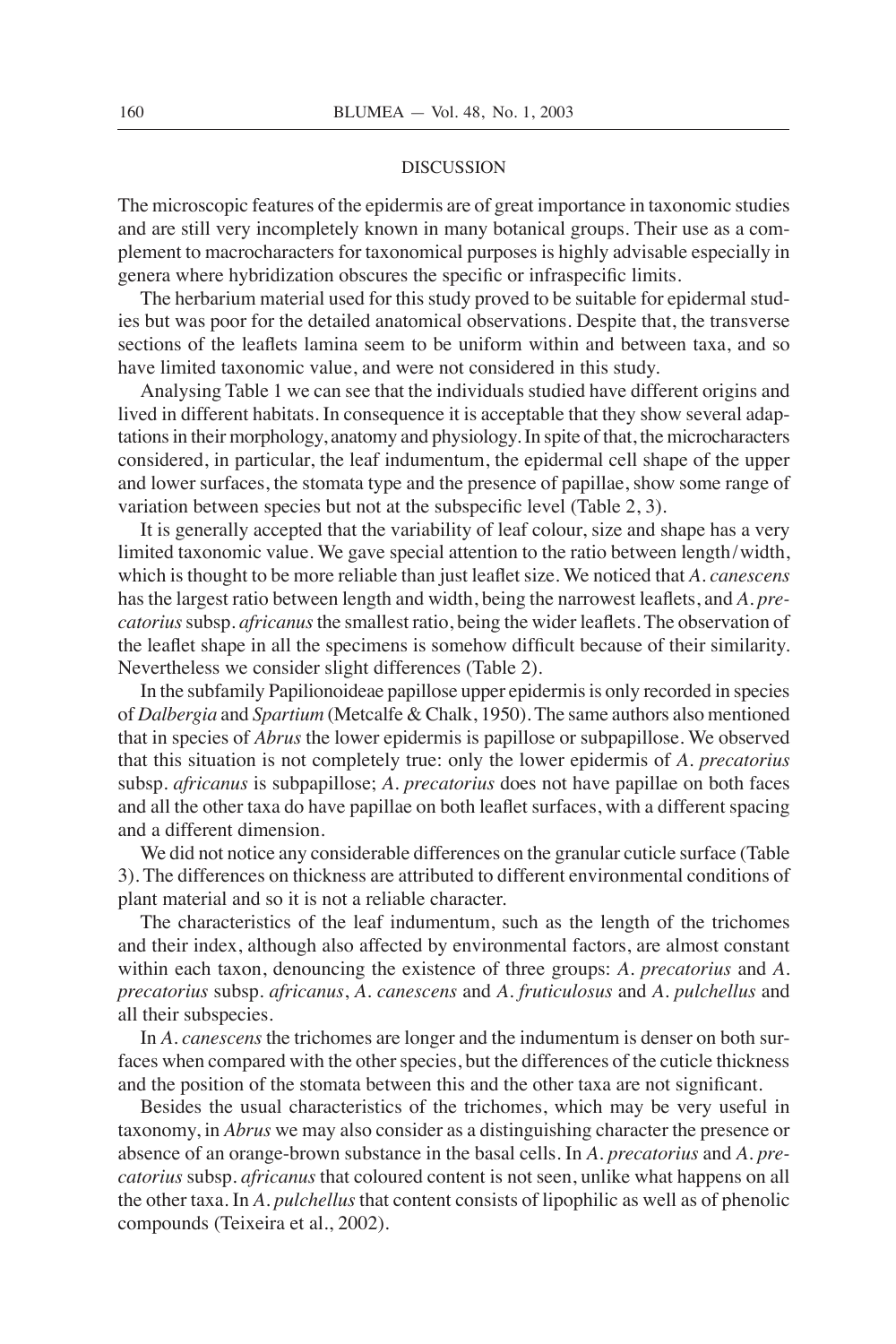Characters such as the epidermis cells shape and type and shape of the stomata, are not plastic characters and are of considerable taxonomic value (Metcalfe & Chalk, 1950; Stace, 1980). These characters also show some range of variation between species but not at the subspecific level (Table 3). Stace (1965) considers that when stomata dimension is constant within one taxon it may be considered a reliable character. We believe this is the situation.

 The stomata density is of restricted value because it is environmentally influenced (Metcalfe & Chalk, 1950). Some authors prefer the stomata index which, according to Rowson (1946), is independent from the habitat, from the age of the plant and from the leaf surface position from where it is studied.

 Calcium oxalate crystals of styloid type are recorded in all the taxa examined. They seem to be more frequent in *A. canescens*. Usually styloids vary considerable in size and shape and this variation has some taxonomic application among some species, particularly in monocotyledons (Wu & Cutler, 1985). Styloids are usually found in mesophyll tissues, in parenchymatous bundle sheath cells around vascular strands or even in epidermal cells. In all the studied specimens they appear more or less cubical, usually solitary within the cells of the parenchymatous bundle sheath around the veins. This is possible probably due to calcium transport through the xylem. Calcium oxalate crystals can appear in a variety of shapes which are consistent and repeatable from one generation to the next, demonstrating that the physiological and genetic parameters controlling them are consistent (Prychid & Rudall, 1999).

 Phytochemical studies of some of this species, *A. precatorius* and *A. pulchellus*, are ongoing in the Faculty of Pharmacy of the University of Lisbon (Falcão, pers. comm.) and some of the detected compounds, namely flavonoids and terpenoids, might be useful as taxonomic markers.

 Some epidermal micromorphological characters, such as the characters related with epidermis cells, stomata, presence of papillae and trichome, can provide additional characters of taxonomic value to distinguish *Abrus* species.

 Analysing Table 2 and 3 we can clearly see the existence of three groups: i) *A. precatorius* and *A. precatorius* subsp. *africanus*; ii) *A. canescens* and iii) *A. fruticulosus* and *A. pulchellus* and their subspecies. Inside each of these groups there is a great homogeneity of characters what refutes any further speciation.

 In conclusion, there are some small differences inside the first group which justifies the existence of *A. precatorius* subsp. *africanus*. But there appears to be no definite reason to establish any distinction between *A. fruticulosus* and *A. pulchellus* or considering the infraspecific levels *A. pulchellus* subsp. *suffruticosus* and *A. pulchellus* subsp. *pulchellus.* According to Thwaites' description (1859) and to the studies of Breteler (1960) *A. pulchellus* is conspecific with *A. fruticulosus*. So this study supports Breteler's opinion that it is not advisable to segregate the different forms of *A*. *fruticulosus* and considering them as distinct taxa.

#### Acknowledgements

The authors are grateful to J. Falcão for some plant material supply. Thanks are also due to Dr. T. Nunes of Centro de Biologia Ambiental, Faculty of Sciences of the University of Lisbon, for his technical assistance.